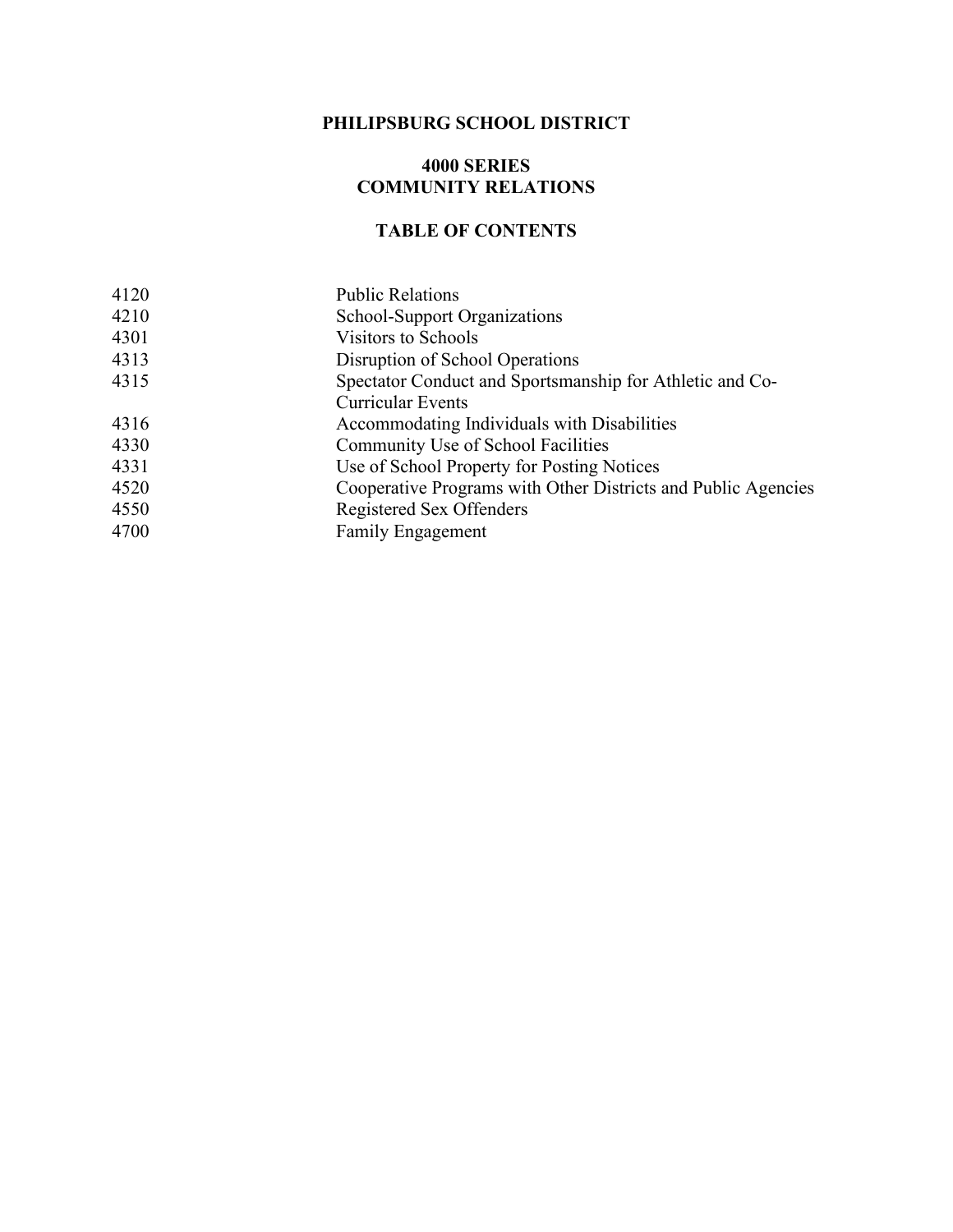| $\mathbf{1}$   | <b>Philipsburg School District</b>                                                                                                                                   |
|----------------|----------------------------------------------------------------------------------------------------------------------------------------------------------------------|
| $\overline{c}$ |                                                                                                                                                                      |
| $\mathfrak{Z}$ | <b>COMMUNITY RELATIONS</b><br>4120                                                                                                                                   |
| $\overline{4}$ |                                                                                                                                                                      |
| 5              | <b>Public Relations</b>                                                                                                                                              |
| 6              |                                                                                                                                                                      |
| $\tau$         | The District will strive to maintain effective two-way communications with the public to enable                                                                      |
| 8<br>9         | the Board and staff to interpret schools' needs to the community and provide a means for citizens<br>to express their needs and expectations to the Board and staff. |
| 10             |                                                                                                                                                                      |
| 11             | The Superintendent will establish and maintain a communication process within the school                                                                             |
| 12             | system and between it and the community. Such public information program will provide for                                                                            |
| 13             | news releases at appropriate times, arrange for media coverage of District programs and events,                                                                      |
| 14             | provide for regular direct communications between individual schools and the citizens they                                                                           |
| 15             | serve, and assist staff in improving their skills and understanding in communicating with the                                                                        |
| 16             | public.                                                                                                                                                              |
| 17             |                                                                                                                                                                      |
| 18             | The District may solicit community opinion through parent organizations, parent-teacher                                                                              |
| 19             | conferences, open houses, and other events or activities which may bring staff and citizens                                                                          |
| 20             | together.                                                                                                                                                            |
| 21             |                                                                                                                                                                      |
| 22             |                                                                                                                                                                      |
| 23             |                                                                                                                                                                      |
| 24             | Legal Reference:<br>Art. II, Sec. 10, Montana Constitution                                                                                                           |
| 25             |                                                                                                                                                                      |
| 26             |                                                                                                                                                                      |
| 27             | Policy History:                                                                                                                                                      |
| 28             | Adopted on:<br>Reviewed on:                                                                                                                                          |
| 29             | Revised on:                                                                                                                                                          |
| 30             |                                                                                                                                                                      |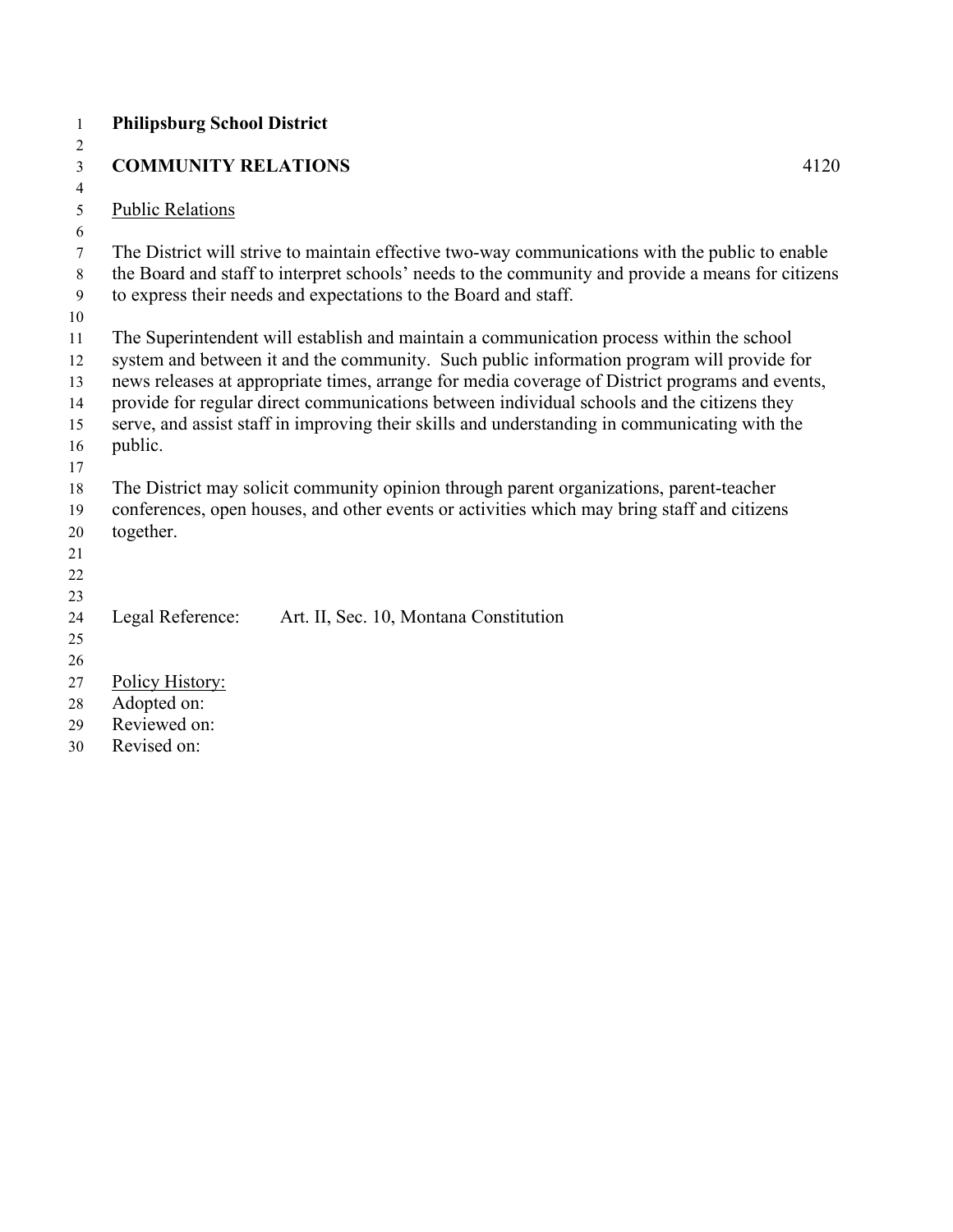- **Philipsburg School District COMMUNITY RELATIONS** 4210 4 page 1 of 2 School-Support Organizations The Board recognizes that parent, teacher and student organizations are an invaluable resource to the District schools and so supports their formation and vitality. The Board encourages their suggestions and assistance. Membership in these organizations must be open and unrestricted. Booster clubs and/or special interest organizations may be formed to support and strengthen specific activities conducted within the school or District. All such groups must receive the approval of the school principal, Superintendent and the Board in order to be recognized as a booster organization. Staff participation, cooperation and support are encouraged in such recognized organizations. *Fundraising by School Support Organizations* Fundraising by school support groups is considered a usual and desirable part of the function of such groups. Specific fundraising activities must be approved in advance by the Principal. The Principal must be consulted before any expenditure of such funds. All such funds raised by school adjunct groups are to be used for direct or indirect support of school programs. Equipment purchased by support groups and donated to the schools becomes the property of the District and may be used or disposed of in accordance with District policy and state law. Policy History: Adopted on:
- Reviewed on: Revised on: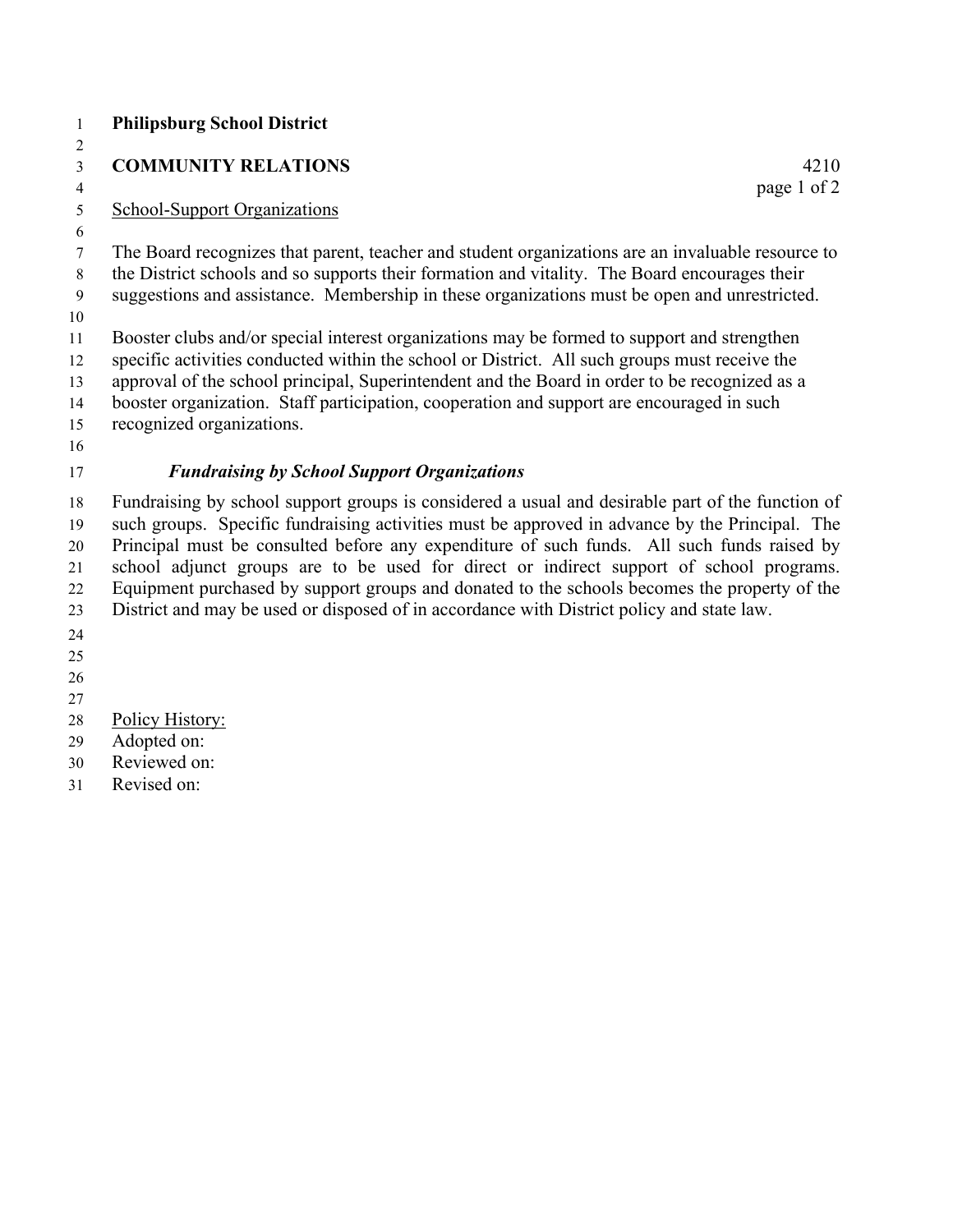|        | <b>Philipsburg School District</b> |      |                                                                                                    |      |
|--------|------------------------------------|------|----------------------------------------------------------------------------------------------------|------|
| 2      |                                    |      |                                                                                                    |      |
| 3      | <b>COMMUNITY RELATIONS</b>         |      |                                                                                                    | 4301 |
| 4      |                                    |      |                                                                                                    |      |
| 5      | Visitors to Schools                |      |                                                                                                    |      |
| 6      |                                    |      |                                                                                                    |      |
| 7      |                                    |      | The District encourages visits by Board members, parents, and citizens to all District buildings.  |      |
| 8      |                                    |      | All visitors shall report to the principal's office on entering any District building. Conferences |      |
| 9      |                                    |      | with teachers should be held outside school hours or during the teacher's conference or            |      |
| 10     | preparation time.                  |      |                                                                                                    |      |
| 11     |                                    |      |                                                                                                    |      |
| 12     |                                    |      |                                                                                                    |      |
| 13     |                                    |      |                                                                                                    |      |
| 14     | Cross Reference:                   | 4313 | Disruption of School Operations                                                                    |      |
| 15     |                                    |      |                                                                                                    |      |
| 16     | Policy History:                    |      |                                                                                                    |      |
| 17     | Adopted on:                        |      |                                                                                                    |      |
| 18     | Reviewed on:                       |      |                                                                                                    |      |
| $\sim$ |                                    |      |                                                                                                    |      |

Revised on: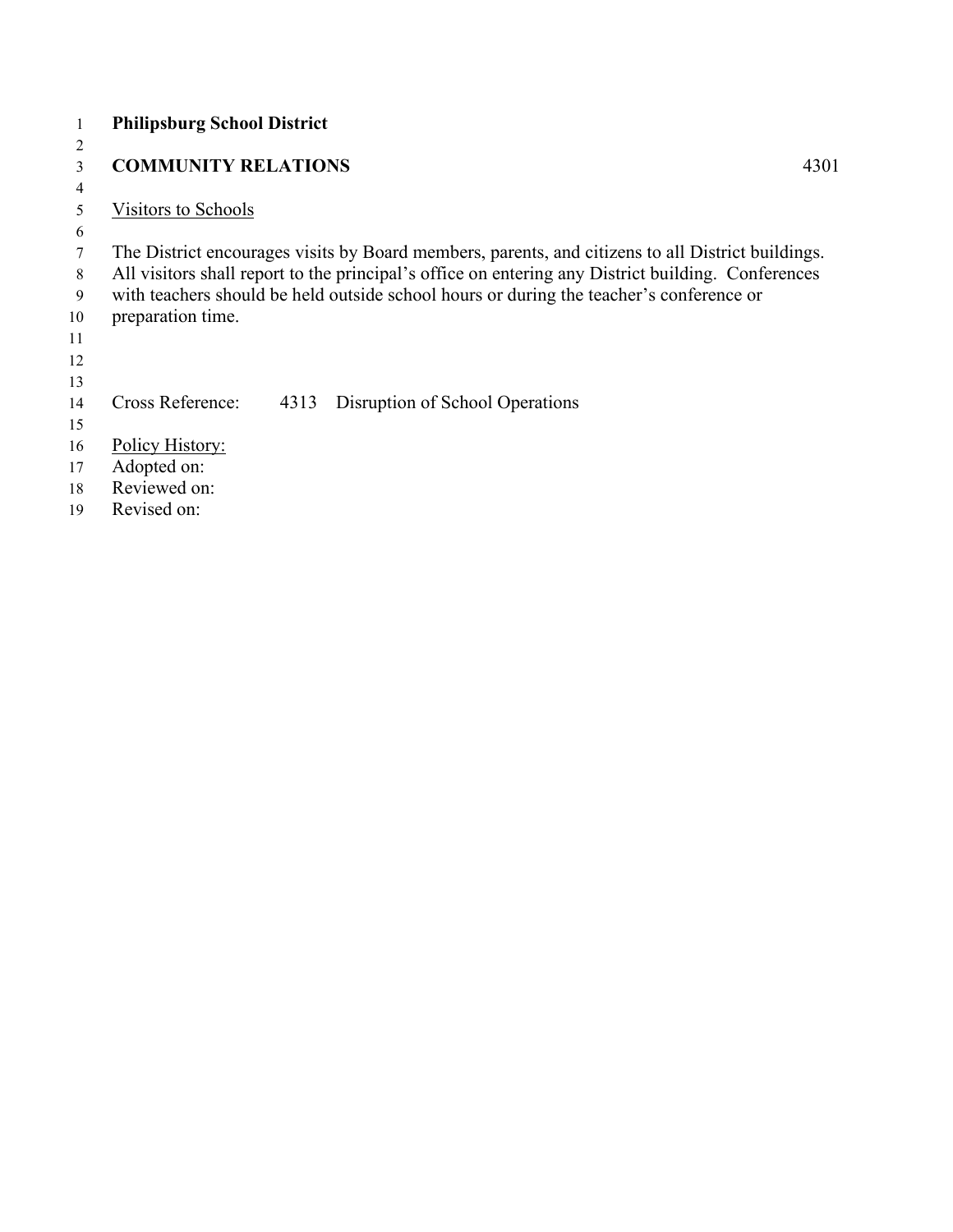| -1             | <b>Philipsburg School District</b>              |      |                            |                                                                                                                                                                                                 |  |
|----------------|-------------------------------------------------|------|----------------------------|-------------------------------------------------------------------------------------------------------------------------------------------------------------------------------------------------|--|
| 2              |                                                 |      |                            |                                                                                                                                                                                                 |  |
| 3              | <b>COMMUNITY RELATIONS</b>                      |      |                            | 4313                                                                                                                                                                                            |  |
| $\overline{4}$ |                                                 |      |                            |                                                                                                                                                                                                 |  |
| 5              | Disruption of School Operations                 |      |                            |                                                                                                                                                                                                 |  |
| 6<br>7<br>8    |                                                 |      |                            | The staff member in charge will immediately notify local law enforcement authorities, if any<br>person disrupts or obstructs any school program, activity, or meeting or threatens to do so, or |  |
| 9              |                                                 |      |                            | commits, threatens to imminently commit, or incites another to commit any act that will disturb                                                                                                 |  |
| 10             |                                                 |      |                            | or interfere with or obstruct any lawful task, function, process, or procedure of any student,                                                                                                  |  |
| 11<br>12       | official, employee, or invitee of the District. |      |                            |                                                                                                                                                                                                 |  |
| 13             |                                                 |      |                            | The staff member in charge will make a written report detailing the incident no later than twenty-                                                                                              |  |
| 14             |                                                 |      |                            | four (24) hours after the incident occurs. A copy of the report will be given to the staff member's                                                                                             |  |
| 15             | immediate supervisor.                           |      |                            |                                                                                                                                                                                                 |  |
| 16             |                                                 |      |                            |                                                                                                                                                                                                 |  |
| 17             |                                                 |      |                            |                                                                                                                                                                                                 |  |
| 18             |                                                 |      |                            |                                                                                                                                                                                                 |  |
| 19             | <b>Cross Reference:</b>                         | 4301 | <b>Visitors to Schools</b> |                                                                                                                                                                                                 |  |
| 20             |                                                 |      |                            |                                                                                                                                                                                                 |  |
| 21             | Legal Reference:                                |      | $\S$ 20-1-206, MCA         | Disturbance of school - penalty                                                                                                                                                                 |  |
| 22             |                                                 |      | $§$ 20-5-201, MCA          | Duties and sanctions                                                                                                                                                                            |  |
| 23             |                                                 |      | $§$ 45-8-101, MCA          | Disorderly conduct                                                                                                                                                                              |  |
| 24             |                                                 |      |                            |                                                                                                                                                                                                 |  |
| 25             | Policy History:                                 |      |                            |                                                                                                                                                                                                 |  |
| 26             | Adopted on:                                     |      |                            |                                                                                                                                                                                                 |  |
| 27             | Reviewed on:                                    |      |                            |                                                                                                                                                                                                 |  |
| 28             | Revised on:                                     |      |                            |                                                                                                                                                                                                 |  |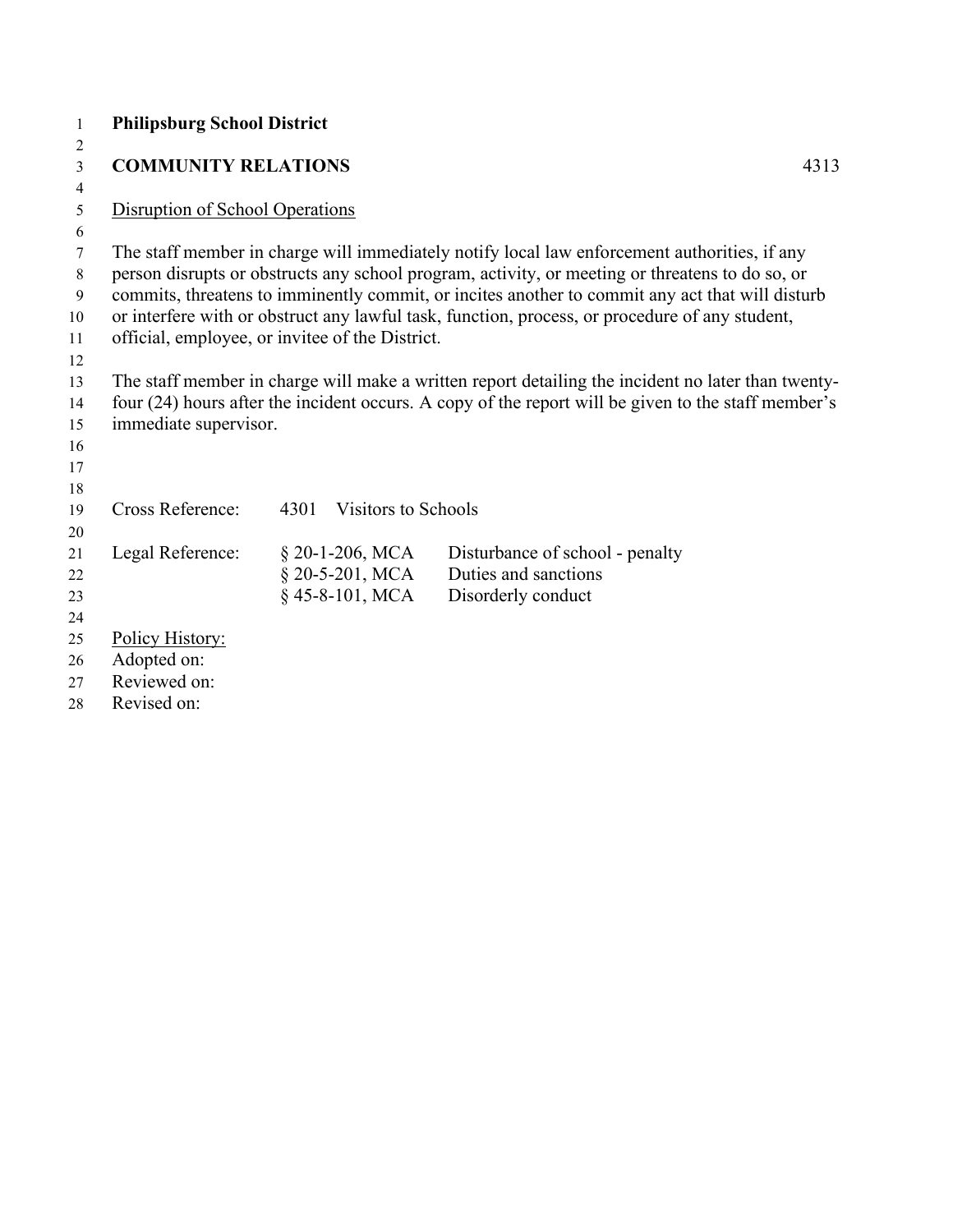| <b>Philipsburg School District</b> |                                   |                                                 |                                                                                                                                                                                                 |  |
|------------------------------------|-----------------------------------|-------------------------------------------------|-------------------------------------------------------------------------------------------------------------------------------------------------------------------------------------------------|--|
|                                    | <b>COMMUNITY RELATIONS</b>        |                                                 | 4315                                                                                                                                                                                            |  |
|                                    | <b>Conduct on School Property</b> |                                                 |                                                                                                                                                                                                 |  |
|                                    |                                   |                                                 |                                                                                                                                                                                                 |  |
|                                    |                                   |                                                 | Any person, including an adult, who engages in misconduct on school property may be subject to<br>limits on access to school property by the Superintendent. Examples of misconduct include but |  |
|                                    | are not limited to:               |                                                 |                                                                                                                                                                                                 |  |
|                                    |                                   |                                                 |                                                                                                                                                                                                 |  |
| $\bullet$                          |                                   | Using vulgar or obscene language or gestures;   |                                                                                                                                                                                                 |  |
| $\bullet$                          |                                   |                                                 | Possessing or being under the influence of any alcoholic beverage or illegal substance;                                                                                                         |  |
| $\bullet$                          | Possessing a weapon;              |                                                 |                                                                                                                                                                                                 |  |
| ٠                                  |                                   |                                                 | Fighting or otherwise striking or threatening another person;                                                                                                                                   |  |
|                                    |                                   |                                                 | Failing to obey instructions of a security officer or District employee; and                                                                                                                    |  |
| ٠                                  |                                   | Engaging in any illegal or disruptive activity. |                                                                                                                                                                                                 |  |
|                                    |                                   |                                                 |                                                                                                                                                                                                 |  |
|                                    |                                   |                                                 | The Superintendent may limit access to school property in her discretion. The Superintendent                                                                                                    |  |
|                                    |                                   |                                                 | may seek to ban any person from school property by delivering or mailing a notice by certified                                                                                                  |  |
|                                    |                                   | mail with return receipt requested, containing: |                                                                                                                                                                                                 |  |
|                                    |                                   |                                                 |                                                                                                                                                                                                 |  |
| 1.                                 |                                   | Date, time, and place of a Board hearing;       |                                                                                                                                                                                                 |  |
| 2.                                 |                                   | Description of the misconduct; and              |                                                                                                                                                                                                 |  |
|                                    |                                   |                                                 |                                                                                                                                                                                                 |  |
| 3.                                 |                                   | Proposed time period access will be denied.     |                                                                                                                                                                                                 |  |
|                                    |                                   |                                                 |                                                                                                                                                                                                 |  |
|                                    |                                   |                                                 |                                                                                                                                                                                                 |  |
|                                    |                                   |                                                 |                                                                                                                                                                                                 |  |
|                                    | Legal Reference:                  | § 20-1-206, MCA                                 | Disturbance of school – penalty                                                                                                                                                                 |  |
|                                    |                                   | § 20-4-303, MCA                                 | Abuse of teachers                                                                                                                                                                               |  |
|                                    |                                   | §45-8-101, MCA                                  | Disorderly conduct                                                                                                                                                                              |  |
|                                    |                                   |                                                 |                                                                                                                                                                                                 |  |
|                                    | <b>Policy History</b>             |                                                 |                                                                                                                                                                                                 |  |
|                                    | Adopted on:<br>Reviewed on:       |                                                 |                                                                                                                                                                                                 |  |
|                                    | Revised on:                       |                                                 |                                                                                                                                                                                                 |  |
|                                    |                                   |                                                 |                                                                                                                                                                                                 |  |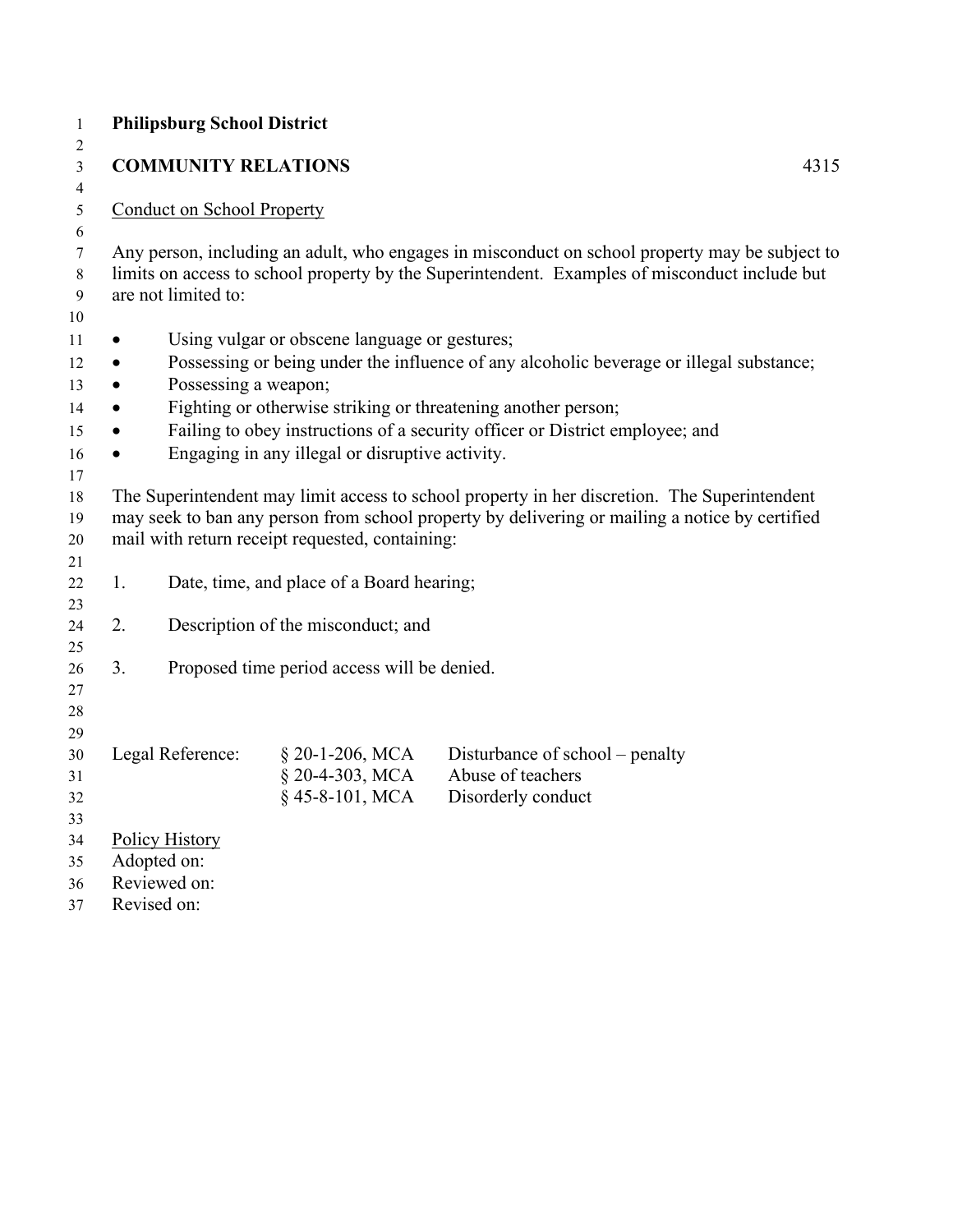| <b>COMMUNITY RELATIONS</b>                                                                                                                                                                                                                                                                                                                       |                                                          |                                                                                                                                                                                                                                                                                                                                                                                                                                                                                                                                                                                                                                                                                                                                                                                                                    |  |
|--------------------------------------------------------------------------------------------------------------------------------------------------------------------------------------------------------------------------------------------------------------------------------------------------------------------------------------------------|----------------------------------------------------------|--------------------------------------------------------------------------------------------------------------------------------------------------------------------------------------------------------------------------------------------------------------------------------------------------------------------------------------------------------------------------------------------------------------------------------------------------------------------------------------------------------------------------------------------------------------------------------------------------------------------------------------------------------------------------------------------------------------------------------------------------------------------------------------------------------------------|--|
|                                                                                                                                                                                                                                                                                                                                                  |                                                          | 4316                                                                                                                                                                                                                                                                                                                                                                                                                                                                                                                                                                                                                                                                                                                                                                                                               |  |
| <b>Accommodating Individuals with Disabilities</b>                                                                                                                                                                                                                                                                                               |                                                          |                                                                                                                                                                                                                                                                                                                                                                                                                                                                                                                                                                                                                                                                                                                                                                                                                    |  |
| benefits of a service, program, or activity.                                                                                                                                                                                                                                                                                                     |                                                          | Individuals with disabilities will be provided opportunity to participate in all school-sponsored<br>services, programs, or activities on a basis equal to those without disabilities and will not be<br>subject to illegal discrimination. The District may provide auxiliary aids and services when<br>necessary to afford individuals with disabilities equal opportunity to participate in or enjoy the                                                                                                                                                                                                                                                                                                                                                                                                        |  |
| far as possible before the school-sponsored function, program, or meeting.                                                                                                                                                                                                                                                                       |                                                          | An individual with a disability should notify the Superintendent or building principal if they have<br>a disability which will require special assistance or services. This notification should occur as                                                                                                                                                                                                                                                                                                                                                                                                                                                                                                                                                                                                           |  |
| <b>SERVICE ANIMALS</b>                                                                                                                                                                                                                                                                                                                           |                                                          |                                                                                                                                                                                                                                                                                                                                                                                                                                                                                                                                                                                                                                                                                                                                                                                                                    |  |
| The District will comply with all state and federal laws, regulations, and rules regarding the use<br>of service animals by a staff member, student, and community member required because that<br>individual has a disability and the service animal is individually trained to do work or perform<br>tasks for the benefit of that individual. |                                                          |                                                                                                                                                                                                                                                                                                                                                                                                                                                                                                                                                                                                                                                                                                                                                                                                                    |  |
| established by the Superintendent.                                                                                                                                                                                                                                                                                                               |                                                          | A service animal is any dog that is individually trained to do work or perform tasks for the<br>benefit of an individual with a disability, including a physical, sensory, psychiatric, intellectual,<br>or other mental disability. Other species of animals, whether wild or domestic, trained or<br>untrained, are not service animals for the purposes of this policy. The work or tasks performed<br>by a service animal must be directly related to the individual's disability. The crime deterrent<br>effects of an animal's presence and the provision of emotional support, well-being, comfort, or<br>companionship do not constitute work or tasks for the purposes of this definition. The District<br>may permit the use of a miniature horse by an individual with a disability under circumstances |  |
| with disabilities.                                                                                                                                                                                                                                                                                                                               |                                                          | The Superintendent will establish procedures regarding the use of service animals by individuals                                                                                                                                                                                                                                                                                                                                                                                                                                                                                                                                                                                                                                                                                                                   |  |
| Legal References:                                                                                                                                                                                                                                                                                                                                | 42 U.S.C. § 12111 et seq.<br>28 C.F.R. §§ 35.104, 35.136 | Americans with Disabilities Act<br>Nondiscrimination on the Basis of<br>Disability in State and Local<br><b>Government Services</b>                                                                                                                                                                                                                                                                                                                                                                                                                                                                                                                                                                                                                                                                                |  |
| Policy History:<br>Adopted on:<br>Reviewed on:<br>Revised on:                                                                                                                                                                                                                                                                                    |                                                          |                                                                                                                                                                                                                                                                                                                                                                                                                                                                                                                                                                                                                                                                                                                                                                                                                    |  |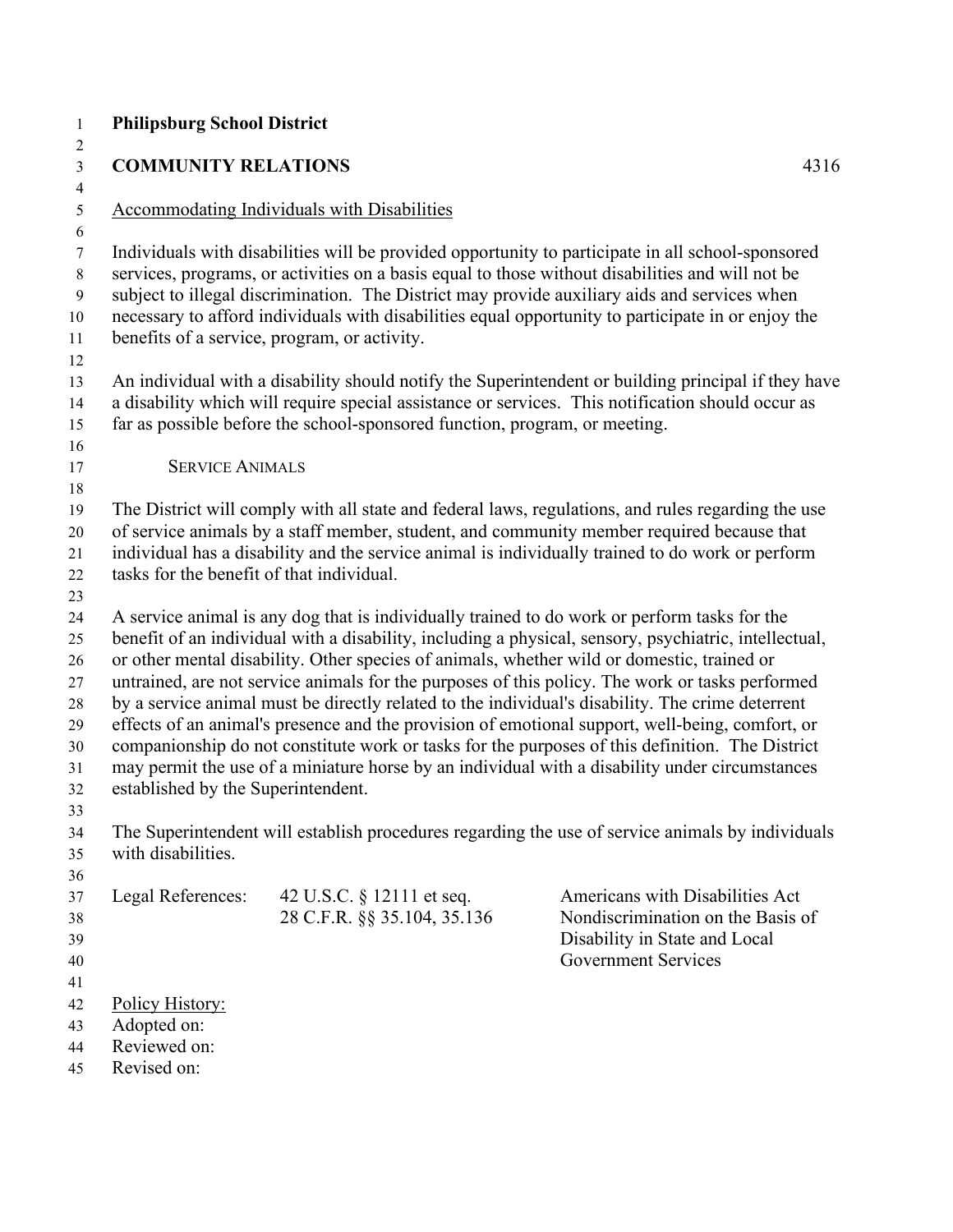| $\mathbf{1}$ | <b>Philipsburg School District</b>                   |                                                                                                    |      |
|--------------|------------------------------------------------------|----------------------------------------------------------------------------------------------------|------|
| 2            |                                                      |                                                                                                    |      |
| 3            | <b>COMMUNITY RELATIONS</b>                           |                                                                                                    | 4330 |
| 4            |                                                      |                                                                                                    |      |
| 5            | Community Use of School Facilities                   |                                                                                                    |      |
| 6            |                                                      |                                                                                                    |      |
| $\tau$       |                                                      | The Trustees of are supportive of the people of the community using the school facilities for both |      |
| 8            |                                                      | educational and recreational purposes. The Administration shall be charged with the                |      |
| 9            |                                                      | responsibility of coordinating and authorizing use of all grounds and facilities by groups other   |      |
| 10           |                                                      | than those directly connected with the school. The Administration shall develop the rules,         |      |
| 11           |                                                      | regulations, and procedures for the use of facilities. As required by the Boy Scouts of America    |      |
| 12           |                                                      | Equal Access Act, the District shall provide an equal right of access to the Boy Scouts of         |      |
| 13           | America and other designated patriotic youth groups. |                                                                                                    |      |
| 14           |                                                      |                                                                                                    |      |
| 15<br>16     |                                                      |                                                                                                    |      |
| 17           |                                                      |                                                                                                    |      |
| $18\,$       |                                                      |                                                                                                    |      |
| 19           |                                                      |                                                                                                    |      |
| 20           |                                                      |                                                                                                    |      |
| 21           |                                                      |                                                                                                    |      |
| 22           |                                                      |                                                                                                    |      |
| 23           |                                                      |                                                                                                    |      |
| 24           |                                                      |                                                                                                    |      |
| 25<br>26     |                                                      |                                                                                                    |      |
| 27           |                                                      |                                                                                                    |      |
| 28           |                                                      |                                                                                                    |      |
| 29           |                                                      |                                                                                                    |      |
| 30           |                                                      |                                                                                                    |      |
| 31           |                                                      |                                                                                                    |      |
| 32           |                                                      |                                                                                                    |      |
| 33           | Legal Reference:                                     | 20 USC § 7905 Boy Scouts of America Equal Access Act                                               |      |
| 34           |                                                      |                                                                                                    |      |
| 35           |                                                      |                                                                                                    |      |
| 36           |                                                      |                                                                                                    |      |
| 37           |                                                      |                                                                                                    |      |
| 38           |                                                      |                                                                                                    |      |
| 39<br>40     | Policy History:<br>Adopted on:                       |                                                                                                    |      |
| 41           | Reviewed on:                                         |                                                                                                    |      |
| 42           | Revised on:                                          |                                                                                                    |      |
|              |                                                      |                                                                                                    |      |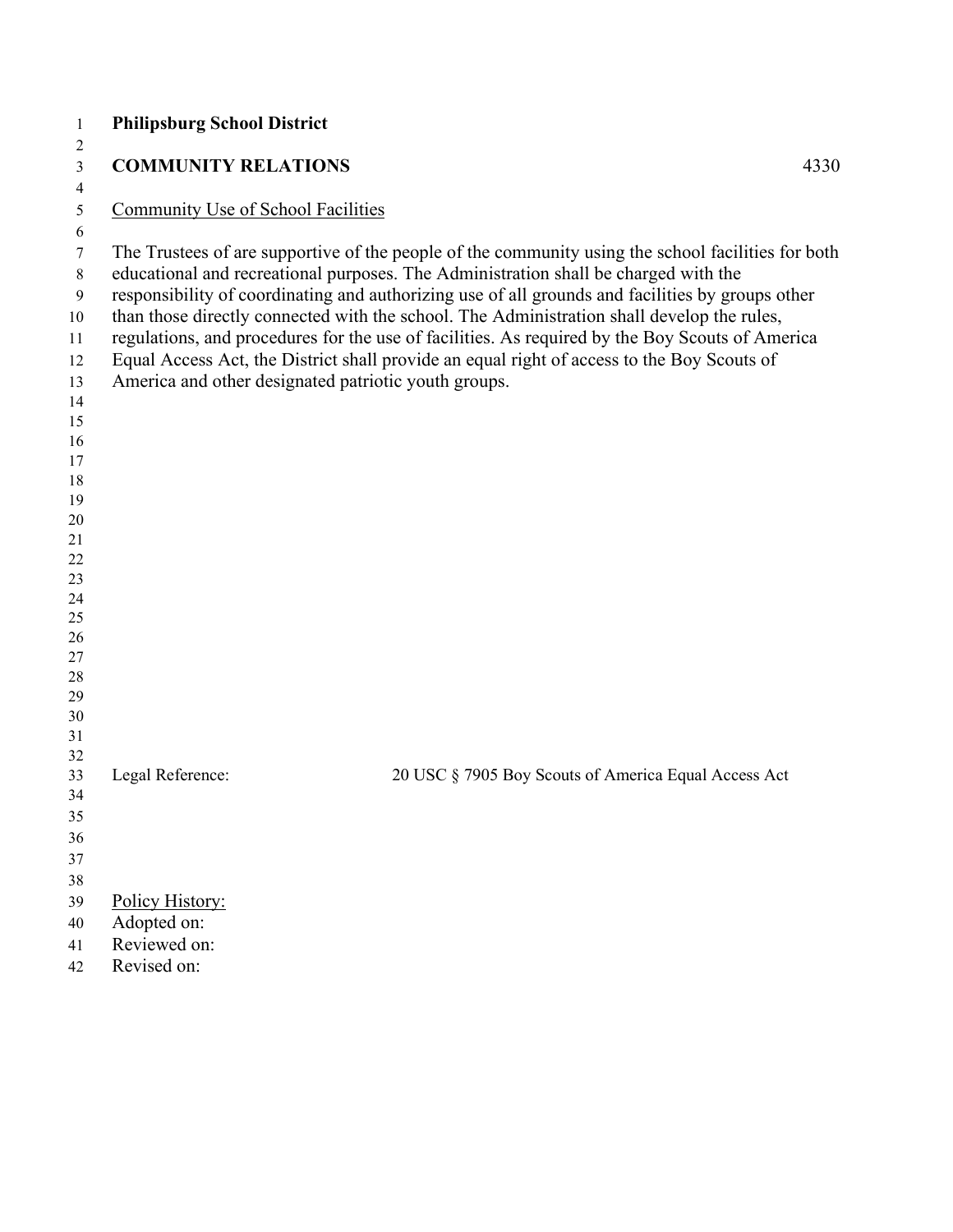| $\mathbf{1}$               |                 | <b>Philipsburg School District</b>                                                                                                                                                                                                                                                                                                   |      |
|----------------------------|-----------------|--------------------------------------------------------------------------------------------------------------------------------------------------------------------------------------------------------------------------------------------------------------------------------------------------------------------------------------|------|
| 2<br>$\mathfrak{Z}$        |                 | <b>COMMUNITY RELATIONS</b>                                                                                                                                                                                                                                                                                                           | 4331 |
| $\overline{4}$             |                 |                                                                                                                                                                                                                                                                                                                                      |      |
| $\mathfrak{S}$             |                 | Use of School Property for Posting Notices                                                                                                                                                                                                                                                                                           |      |
| 6                          |                 |                                                                                                                                                                                                                                                                                                                                      |      |
| $\tau$<br>8                |                 | Non-school-related organizations may request permission of the building principal to display<br>posters in the area reserved for community posters or to have flyers distributed to students.                                                                                                                                        |      |
| 9                          |                 |                                                                                                                                                                                                                                                                                                                                      |      |
| 10<br>11<br>12<br>13       |                 | Posters and/or flyers must be student oriented and have the sponsoring organization's name<br>prominently displayed. The District will not permit the posting or distribution of any material<br>that would:                                                                                                                         |      |
| 14<br>15                   | A.              | Disrupt the educational process;                                                                                                                                                                                                                                                                                                     |      |
| 16<br>17                   | <b>B.</b>       | Violate the rights of others;                                                                                                                                                                                                                                                                                                        |      |
| 18<br>19                   | $\mathcal{C}$ . | Invade the privacy of others;                                                                                                                                                                                                                                                                                                        |      |
| 20<br>21                   | D.              | Infringe on a copyright; or                                                                                                                                                                                                                                                                                                          |      |
| 22<br>23                   | Ε.              | Be obscene, vulgar, or indecent.                                                                                                                                                                                                                                                                                                     |      |
| 24<br>25<br>26             | F.              | Promote the use of drugs, alcohol, tobacco, firearms, or certain products that create<br>community concerns.                                                                                                                                                                                                                         |      |
| 27<br>28<br>29<br>30<br>31 |                 | No commercial publication shall be posted or distributed unless the purpose is to further a school<br>activity, such as graduation, class pictures, or class rings. No information from any candidates<br>for non-student elective offices shall be posted in or around school district property, or<br>distributed to the students. |      |
| 32<br>33<br>34<br>35<br>36 |                 | If permission is granted to distribute materials, the organization must arrange to have copies<br>delivered to the school. Distribution of the materials will be arranged by administration.                                                                                                                                         |      |
| 37<br>38<br>39<br>40       |                 | Policy History:<br>Adopted on:<br>Reviewed on:<br>Revised on:                                                                                                                                                                                                                                                                        |      |
|                            |                 |                                                                                                                                                                                                                                                                                                                                      |      |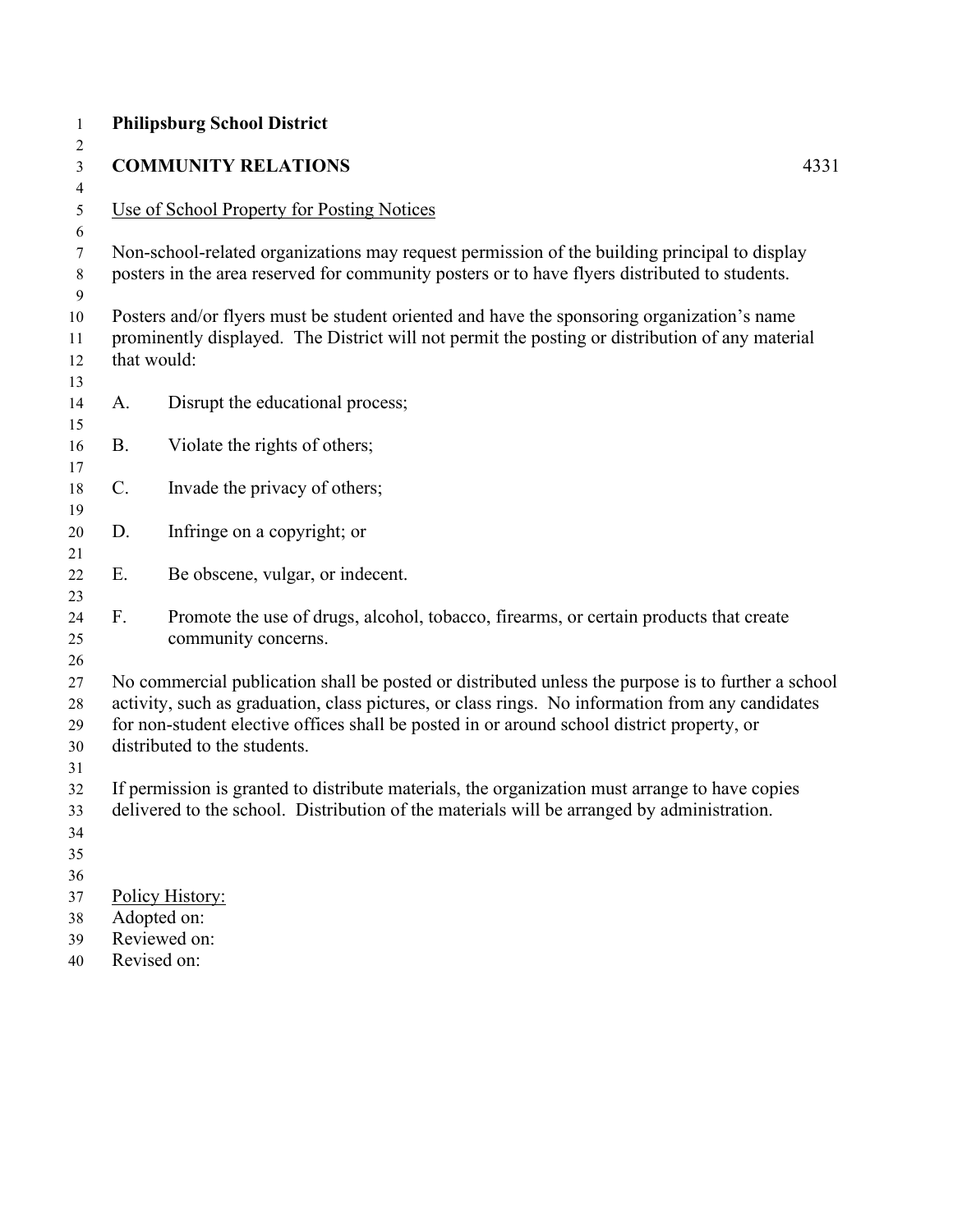| $\mathbf{1}$   | <b>Philipsburg School District</b> |                                                                                                |                                                                                                   |
|----------------|------------------------------------|------------------------------------------------------------------------------------------------|---------------------------------------------------------------------------------------------------|
| 2              |                                    |                                                                                                |                                                                                                   |
| $\mathfrak{Z}$ | <b>COMMUNITY RELATIONS</b>         |                                                                                                | 4520                                                                                              |
| $\overline{4}$ |                                    |                                                                                                |                                                                                                   |
| 5              |                                    | Cooperative Programs with Other Districts and Public Agencies                                  |                                                                                                   |
| 6              |                                    |                                                                                                |                                                                                                   |
| $\tau$         |                                    | Whenever it appears to the economic, administrative, and/or educational advantage of the       |                                                                                                   |
| 8              |                                    | District to participate in cooperative programs with other units of local government, the      |                                                                                                   |
| 9              |                                    |                                                                                                | Superintendent will prepare and present for Board consideration an analysis of each cooperative   |
| 10             | proposal.                          |                                                                                                |                                                                                                   |
| 11             |                                    |                                                                                                |                                                                                                   |
| 12             |                                    | When formal cooperative agreements are developed, such agreements shall comply with            |                                                                                                   |
| 13             |                                    |                                                                                                | requirements of the Interlocal Cooperation Act, with assurances that all parties to the agreement |
| 14             |                                    | have legal authority to engage in the activities contemplated by the agreement.                |                                                                                                   |
| 15             |                                    |                                                                                                |                                                                                                   |
| 16             |                                    | The District may enter into an interlocal agreement providing for the sharing of teachers,     | specialists, superintendents, or other professional persons licensed under Title 37, MCA. If the  |
| 17             |                                    | District shares a teacher or specialist with another district(s), the District's share of such |                                                                                                   |
| 18<br>19       |                                    |                                                                                                | teacher's or specialist's compensation will be based on the total number of instructional hours   |
| 20             |                                    | expended by the teacher or the specialist in the District.                                     |                                                                                                   |
| 21             |                                    |                                                                                                |                                                                                                   |
| 22             |                                    |                                                                                                |                                                                                                   |
| 23             |                                    |                                                                                                |                                                                                                   |
| 24             | Legal Reference:                   | §§ 7-11-101, et seq., MCA                                                                      | <b>Interlocal Cooperation Act</b>                                                                 |
| 25             |                                    | §§ 20-7-451 through 456, MCA                                                                   | Authorization to create full service                                                              |
| 26             |                                    |                                                                                                | education cooperatives                                                                            |
| 27             |                                    | §§ 20-7-801, et seq., MCA                                                                      | Public recreation                                                                                 |
| 28             |                                    |                                                                                                |                                                                                                   |
| 29             | Policy History:                    |                                                                                                |                                                                                                   |
| 30             | Adopted on:                        |                                                                                                |                                                                                                   |
| 31             | Reviewed on:                       |                                                                                                |                                                                                                   |
| 32             | Revised on:                        |                                                                                                |                                                                                                   |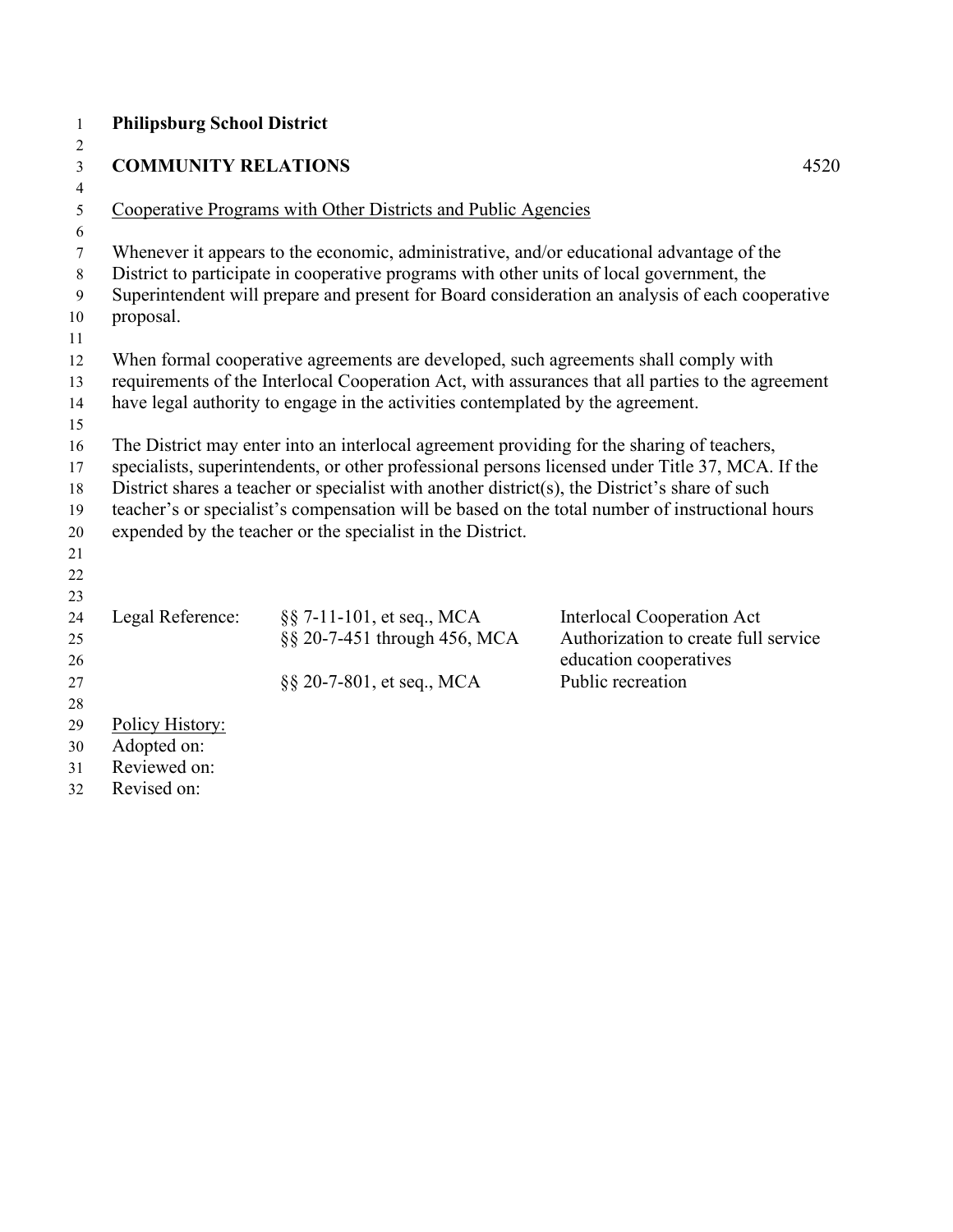| <b>Philipsburg School District</b>                                                                                                                                                                                                                                                                                                                                                                                                                                                                                                                                                                                                                                                                                                                                                                                                                                                                                                                           |
|--------------------------------------------------------------------------------------------------------------------------------------------------------------------------------------------------------------------------------------------------------------------------------------------------------------------------------------------------------------------------------------------------------------------------------------------------------------------------------------------------------------------------------------------------------------------------------------------------------------------------------------------------------------------------------------------------------------------------------------------------------------------------------------------------------------------------------------------------------------------------------------------------------------------------------------------------------------|
| <b>COMMUNITY RELATIONS</b><br>4550                                                                                                                                                                                                                                                                                                                                                                                                                                                                                                                                                                                                                                                                                                                                                                                                                                                                                                                           |
| page 1 of 2<br>Registered Sex Offenders                                                                                                                                                                                                                                                                                                                                                                                                                                                                                                                                                                                                                                                                                                                                                                                                                                                                                                                      |
| The State of Montana has determined that perpetrators of certain sex crimes pose a continuing<br>threat to society as a whole even after completion of their criminal sentences. Recognizing that<br>the safety and welfare of students is of paramount importance, the District declares that, except<br>in limited circumstances, its property should be off limits to registered sex offenders.                                                                                                                                                                                                                                                                                                                                                                                                                                                                                                                                                           |
| Employment                                                                                                                                                                                                                                                                                                                                                                                                                                                                                                                                                                                                                                                                                                                                                                                                                                                                                                                                                   |
| Notwithstanding any other Board policy, individuals listed by the State of Montana as registered<br>sex offenders are ineligible for employment in any position within the District. However, the<br>Superintendent shall have discretion consistent with other Board policies to recommend an<br>individual whose name has been expunged from the Sex Offender Registry.                                                                                                                                                                                                                                                                                                                                                                                                                                                                                                                                                                                    |
| School Off Limits                                                                                                                                                                                                                                                                                                                                                                                                                                                                                                                                                                                                                                                                                                                                                                                                                                                                                                                                            |
| The District hereby declares that no registered sex offender whose victim was a minor may come<br>on, about, or within one thousand (1,000) feet of any District-owned buildings or property except<br>as otherwise provided in this policy. If an administrator becomes aware that such a sex offender<br>is on, about, or within one thousand $(1,000)$ feet of school property, the administrator shall direct<br>the sex offender to immediately leave the area. The Board authorizes the administrator to request<br>the assistance of the appropriate law enforcement authorities to secure the removal of any<br>registered sex offender from the area. If a registered sex offender disregards the terms of this<br>policy or the directives of the school administrator, then the Superintendent is authorized to<br>confer with counsel and to pursue such criminal or civil action as may be necessary to enforce<br>compliance with this policy. |
| This policy shall not be construed to impose any duty upon any administrator or any other<br>employee of the District to review the Sex Offender Registry or to screen individuals coming on<br>or within one thousand $(1,000)$ feet of school property to ascertain whether they are on the<br>Registry. This policy shall only apply when administrators are actually aware that the person in<br>question is on the Sex Offender Registry and that the offender's victim was a minor.                                                                                                                                                                                                                                                                                                                                                                                                                                                                    |
| Rights of Parents on the Sex Offender Registry                                                                                                                                                                                                                                                                                                                                                                                                                                                                                                                                                                                                                                                                                                                                                                                                                                                                                                               |
| In the event that a registered sex offender whose victim was a minor has a child attending the<br>District, the administrator of the school where the child attends shall be authorized to modify this<br>policy's restrictions to permit the parent to drop off and pick up the child from school and to<br>come onto campus to attend parent-teacher conferences. However, the parent may not linger on<br>or about school property before or after dropping off his or her child, and the parent is prohibited<br>from being in any part of the school building except the main office.                                                                                                                                                                                                                                                                                                                                                                   |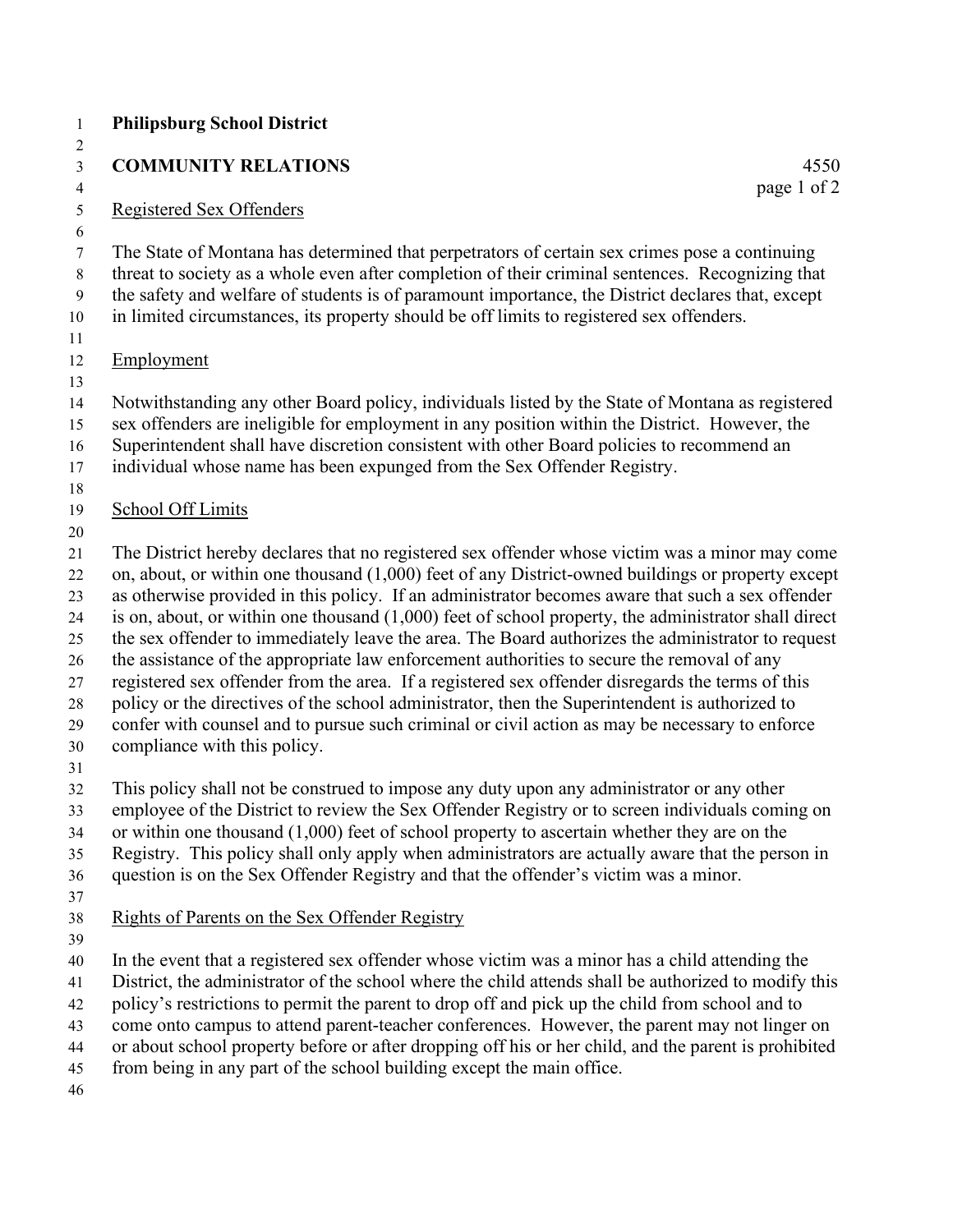| $\mathbf{1}$   |                                                                                                  |                                                                 | This policy does not impose a duty upon the administrator of any school or any other employee         |  |  |
|----------------|--------------------------------------------------------------------------------------------------|-----------------------------------------------------------------|-------------------------------------------------------------------------------------------------------|--|--|
| $\overline{2}$ |                                                                                                  |                                                                 | of the District to review the Sex Offender Registry and the school system's directory information     |  |  |
| 3              |                                                                                                  |                                                                 | to ascertain whether a registered sex offender may have a child attending school in the District.     |  |  |
| $\overline{4}$ | The provisions of this policy shall apply only if an administrator actually becomes aware that a |                                                                 |                                                                                                       |  |  |
| 5              |                                                                                                  | parent of a student at the school is a registered sex offender. |                                                                                                       |  |  |
| 6              |                                                                                                  |                                                                 |                                                                                                       |  |  |
| 7              |                                                                                                  |                                                                 | To facilitate voluntary compliance with this policy, administrators are encouraged to speak with      |  |  |
| 8              |                                                                                                  |                                                                 | any affected parents upon learning of their status as registered sex offenders to communicate the     |  |  |
| 9              |                                                                                                  |                                                                 | restrictions of this policy. At all times, the administrator shall endeavor to protect the privacy of |  |  |
| 10             | the offender's child.                                                                            |                                                                 |                                                                                                       |  |  |
| 11             |                                                                                                  |                                                                 |                                                                                                       |  |  |
| 12             |                                                                                                  |                                                                 | In the event of a truly exceptional situation, a parent on the Sex Offender Registry may ask the      |  |  |
| 13             |                                                                                                  |                                                                 | Superintendent for a waiver of this policy to permit the parent to attend these special events. It is |  |  |
| 14             |                                                                                                  |                                                                 | the intent of the Board, however, that these special circumstances be truly unusual and infrequent    |  |  |
| 15             | occurrences.                                                                                     |                                                                 |                                                                                                       |  |  |
| 16             |                                                                                                  |                                                                 |                                                                                                       |  |  |
| 17             |                                                                                                  |                                                                 |                                                                                                       |  |  |
| 18             |                                                                                                  |                                                                 |                                                                                                       |  |  |
| 19             | Legal Reference:                                                                                 | $§$ 46-23-501, MCA                                              | Sexual or Violent Offender Registration Act                                                           |  |  |
| 20             |                                                                                                  | www.doj.mt.gov/svor/                                            | Sexual or Violent Offender Registry                                                                   |  |  |
| 21             |                                                                                                  |                                                                 |                                                                                                       |  |  |
| 22             | Policy History:                                                                                  |                                                                 |                                                                                                       |  |  |
| 23             | Adopted on:                                                                                      |                                                                 |                                                                                                       |  |  |
| 24             | Reviewed on:                                                                                     |                                                                 |                                                                                                       |  |  |
| 25             | Revised on:                                                                                      |                                                                 |                                                                                                       |  |  |
|                |                                                                                                  |                                                                 |                                                                                                       |  |  |